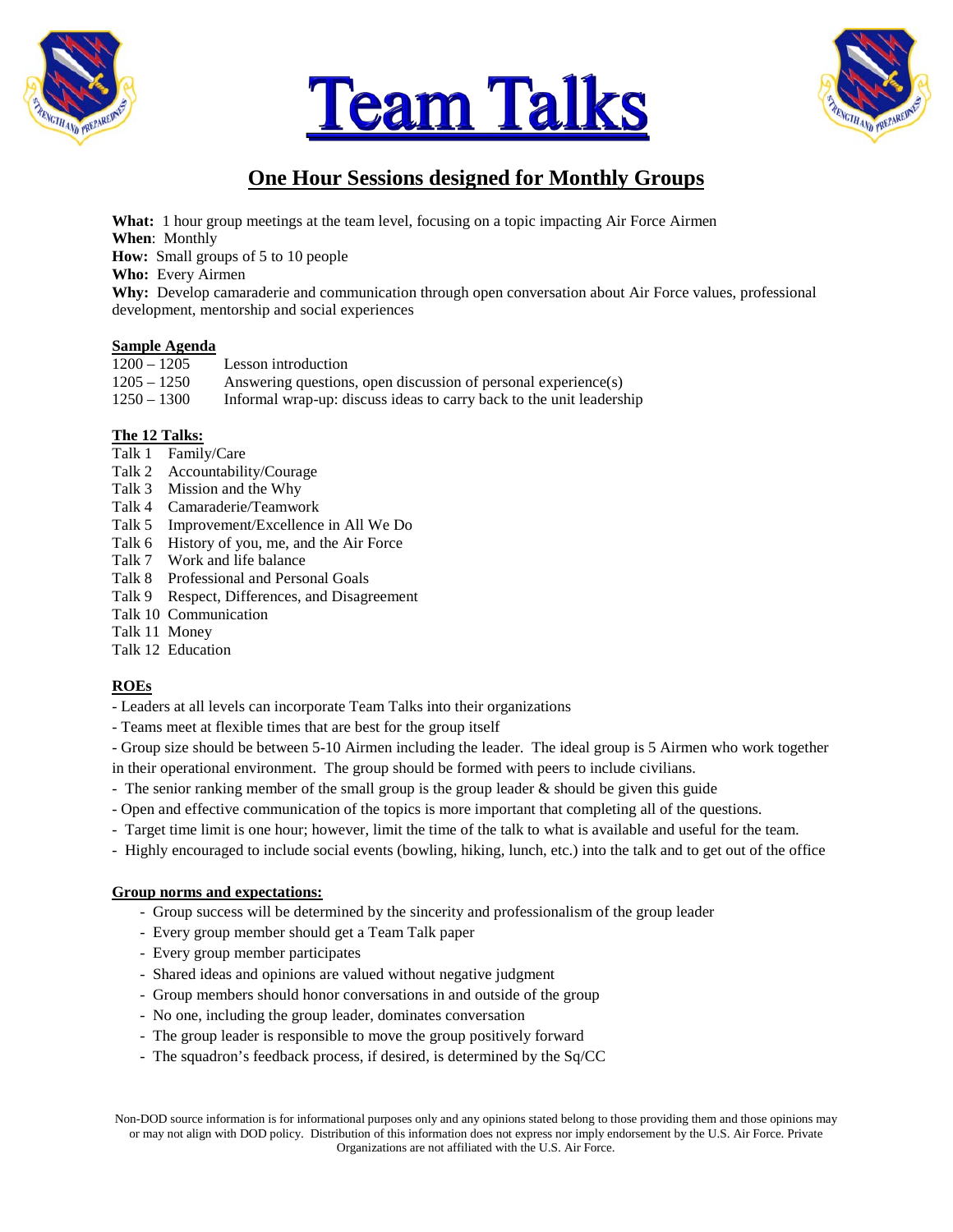





## **Talk 1: Family and Caring**

"I sustain myself with the love of family" - Maya Angelou

"My Mother used to tell me that when push comes to shove, you always know who to turn to. That being a family isn't a social construct by an instinct" - Jodi Picoult

"Families are the compass that guides us. They are the inspiration to reach great heights, and our comfort when we occasionally falter." - Brad Henry

"Ohana means family. Family means no one gets left behind or forgotten." - Lilo and Stich

Talk Questions:

- 1) What or who is your family?
- 2) Do you have others in your family that do or have served in the military?
- 3) Did your family have an impact on your serving in the Air Force?
- 4) We often hear we are part of an Air Force Family? Do you believe that is true? Why or why not?
- 5) What can be done to help build our team into a family?
- 6) Have you ever had a mentor, peer, leader, or supervisor support you in a way that to you, was "above and beyond"? How did that happen?
- 7) Has the Air Force caused any conflicts in your family and how have you overcame them?
- 8) How would you support someone with a family conflict?
- 9) What can we do to improve our relationships in our work center and in our families?
- 10) What do you know about the Key Spouse program in our unit?

Support and Care Information: Airmen and Family Readiness Center– 719-556-6141 Family Advocacy– 719-524-2273 Chaplain– 719-556-4442 MFLC– 719-443-2674/5432 Military One Source- https://www.militaryonesource.mil/ Unit Key Spouse- \_\_\_\_\_\_\_\_\_\_\_\_\_\_\_

Additional Reading and Viewing

- Turn Your Group into a True Team by Linda Hill & Kent Lineback, 28 June 2011 [\(https://hbr.org/2011/06/turn-your-group-into-a-true-te.html\)](https://hbr.org/2011/06/turn-your-group-into-a-true-te.html)
- How to Turn a Group of Strangers into a Team[https://www.ted.com/talks/amy\\_edmondson\\_how\\_to\\_turn\\_a\\_group\\_of\\_strangers\\_into\\_a\\_team?language=e](https://www.ted.com/talks/amy_edmondson_how_to_turn_a_group_of_strangers_into_a_team?language=en) [n](https://www.ted.com/talks/amy_edmondson_how_to_turn_a_group_of_strangers_into_a_team?language=en)
- Build a Tower, Build a Team[https://www.ted.com/talks/amy\\_edmondson\\_how\\_to\\_turn\\_a\\_group\\_of\\_strangers\\_into\\_a\\_team?language=e](https://www.ted.com/talks/amy_edmondson_how_to_turn_a_group_of_strangers_into_a_team?language=en) [n](https://www.ted.com/talks/amy_edmondson_how_to_turn_a_group_of_strangers_into_a_team?language=en)
- For Parents, Happiness is a Very High Bar[https://www.ted.com/talks/jennifer\\_senior\\_for\\_parents\\_happiness\\_is\\_a\\_very\\_high\\_bar?referrer=playlist](https://www.ted.com/talks/jennifer_senior_for_parents_happiness_is_a_very_high_bar?referrer=playlist-talks_to_watch_when_your_famil)[talks\\_to\\_watch\\_when\\_your\\_famil](https://www.ted.com/talks/jennifer_senior_for_parents_happiness_is_a_very_high_bar?referrer=playlist-talks_to_watch_when_your_famil)
- I am a Son of a Terrorist, Here is How I Chose Peace[https://www.ted.com/talks/zak\\_ebrahim\\_i\\_am\\_the\\_son\\_of\\_a\\_terrorist\\_here\\_s\\_how\\_i\\_chose\\_peace?referrer](https://www.ted.com/talks/zak_ebrahim_i_am_the_son_of_a_terrorist_here_s_how_i_chose_peace?referrer=playlist-talks_to_watch_when_your_famil) [=playlist-talks\\_to\\_watch\\_when\\_your\\_famil](https://www.ted.com/talks/zak_ebrahim_i_am_the_son_of_a_terrorist_here_s_how_i_chose_peace?referrer=playlist-talks_to_watch_when_your_famil)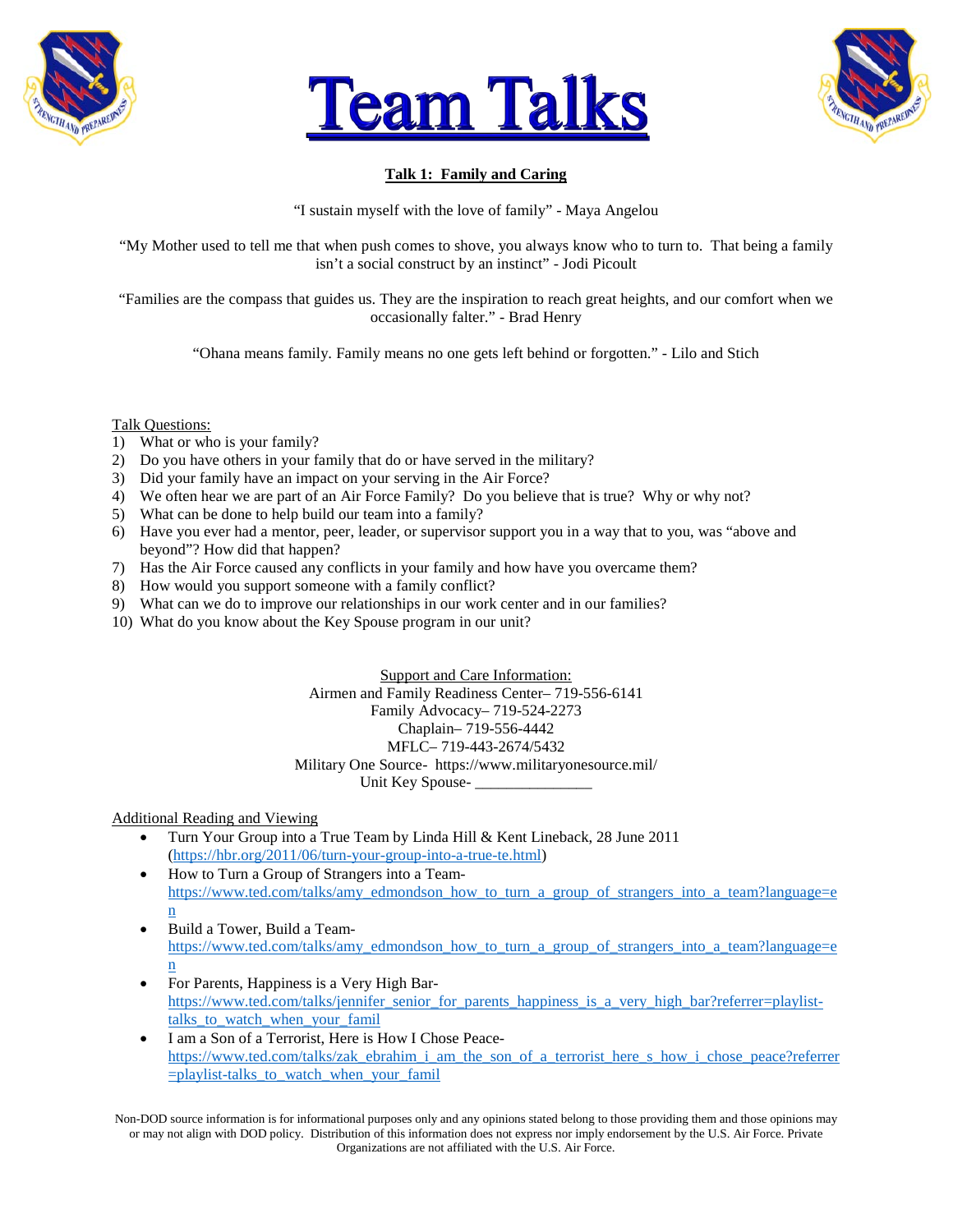





## **Talk 2: Accountability/Courage**

"When we fail to set boundaries and hold people accountable, we feel used and mistreated. This is why we sometimes attack who they are, which is far more hurtful than addressing a behavior or a choice." - Brene Brown

"Take accountability... Blame is the water in which many dreams and relationships drown." - Steve Maraboli

"Being responsible sometimes means pissing people off." - General Colin Powell

"He that is good for making excuses is seldom good for anything else" - Benjamin Franklin

"For most people, blaming others is a subconscious mechanism for avoiding accountability. In reality, the only thing in your way is YOU." - Steve Maraboli

#### Talk Questions:

- 1) What is accountability and what is courage? How are they related?
- 2) What is harder… holding your subordinates, peers, or superiors accountable?
- 3) What would happen if we failed to hold people accountable?
- 4) Do we shame, blame, etc. people who hold others accountable? If so, why?
- 5) What is more disloyal, someone who "snitches" on someone or the person whose actions required you to report them? Why?
- 6) Have you ever seen someone not held accountable for their actions? Was there any further impacts because of it?
- 7) What actions can be handled "at your level" and what actions has to be reported up the chain?
- 8) Would you rather be corrected by your subordinate, peer, or superior? Does it matter?
- 9) What is the best way to correct someone and hold them accountable? Does your methods change if it a subordinate, peer, or superior?
- 10) How do you hold yourself accountable? Why do you think people fail to hold themselves accountable?

#### Support and Care Information:

Airmen and Family Readiness Center– 719-556-6141 Family Advocacy– 719-524-2273 MFLC– 719-443-2674/5432 Military One Source- https://www.militaryonesource.mil/ Air Force Aide Society- https://afas.org/

Additional Reading and Viewing

- $\bullet$  AFI 1-1
- AFH 36-2618
- Six Obstacles to Courageous Accountability- [https://www.leadingwithhonor.com/6-obstacles-to-courageous](https://www.leadingwithhonor.com/6-obstacles-to-courageous-accountability/)[accountability/](https://www.leadingwithhonor.com/6-obstacles-to-courageous-accountability/)
- Commitment and Accountability- <https://www.yourcourageouslife.com/commitment-accountability/>
- Do you have the courage of accountability? [https://www.boxtheorygold.com/blog/bid/56490/do-you-have-the](https://www.boxtheorygold.com/blog/bid/56490/do-you-have-the-courage-of-accountability)[courage-of-accountability](https://www.boxtheorygold.com/blog/bid/56490/do-you-have-the-courage-of-accountability)
- Leadership and Accountability- <https://www.youtube.com/watch?v=u63DV8uuvoE>
- How to Hold People Accountable- <https://www.youtube.com/watch?v=Q9Ha7CalDug>
- A Powerful Pledge that Spreads Accountability in the Workplace<https://www.youtube.com/watch?v=PQBszF6PIL4>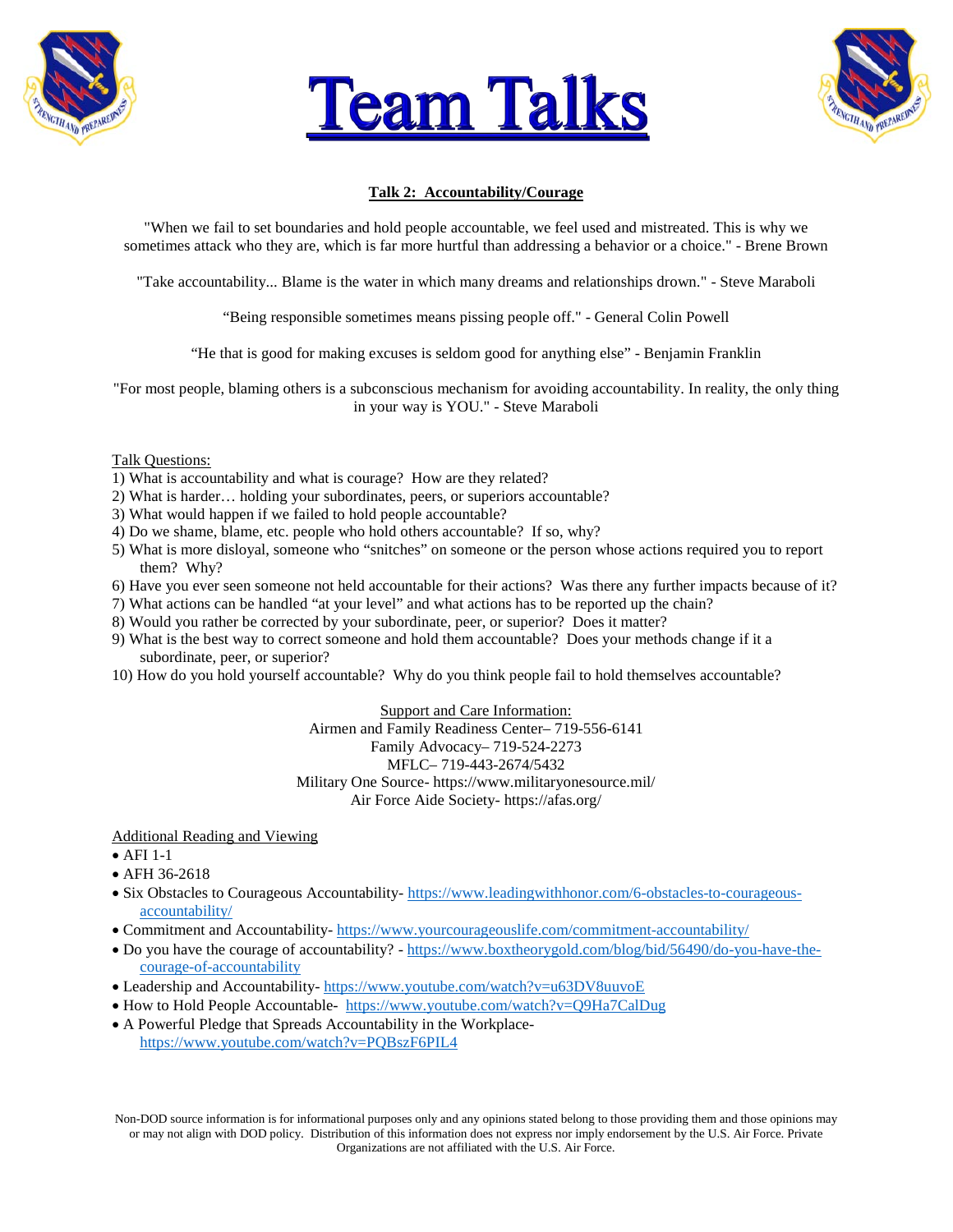





## **Talk 3: Mission and the Why**

"Stay focused on your mission, remain steadfast in your pursuit of excellence, and always do the right thing." – Mark Esper

"For the mission's sake, for our country's sake, and the sake of the men who carried the Division's colors in past battles - carry out your mission and keep your honor clean." – Jim Mattis

"When you discover your mission, you will feel its demand. It will fill you with enthusiasm and a burning desire to get to work on it." – W. Clement Stone

"Working hard for something we don't care about is called stress: Working hard for something we love is called passion." – Simon Sinek

#### Talk Questions:

- 1) Do you have a personal life mission? What is it and how did you come up with it?
- 2) How do you fit into our mission?
- 3) Does our mission make a positive impact?
- 4) Why do we do our mission?
- 5) Who does our mission support? How does it fit into the bigger mission of the Unit, Group, Wing, MAJCOM, USAF, and DOD?
- 6) What would happen if we failed or stopped doing our mission?
- 7) Is there a better way to complete our mission?
- 8) Is there a better way to express/teach our mission?
- 9) The mission of the United States Air Force is to fly, fight and win in air, space and cyberspace… how do we impact that mission?
- 10) How does what we do everyday support the six key capabilities of the Air Force (Air and Space Superiority, Global Presence, Rapid Global Mobility, Precision Engagement, Information Superiority, Agile Combat Support)

Support and Care Information: Airmen and Family Readiness Center– 719-556-6141 Family Advocacy– 719-524-2273 MFLC– 719-443-2674/5432 Military One Source- https://www.militaryonesource.mil/

#### Additional Reading and Viewing

- Joint Doctrine- <https://www.jcs.mil/Doctrine/>
- Air Force Core Missions- [https://www.af.mil/News/Article-Display/Article/466868/air-force-core](https://www.af.mil/News/Article-Display/Article/466868/air-force-core-missions/)[missions/](https://www.af.mil/News/Article-Display/Article/466868/air-force-core-missions/)
- Air Force Vision- <https://www.airforce.com/mission/vision>
- "Start with Why" Simon Sinek
- Start with Why by Simon Sinek Summary- <https://fourminutebooks.com/start-with-why-summary/>
- Global Vigilance, Global Reach, Global Power for America[https://www.af.mil/Portals/1/documents/af%20events/2015/newGV\\_GR\\_GP\\_PRINT.pdf](https://www.af.mil/Portals/1/documents/af%20events/2015/newGV_GR_GP_PRINT.pdf)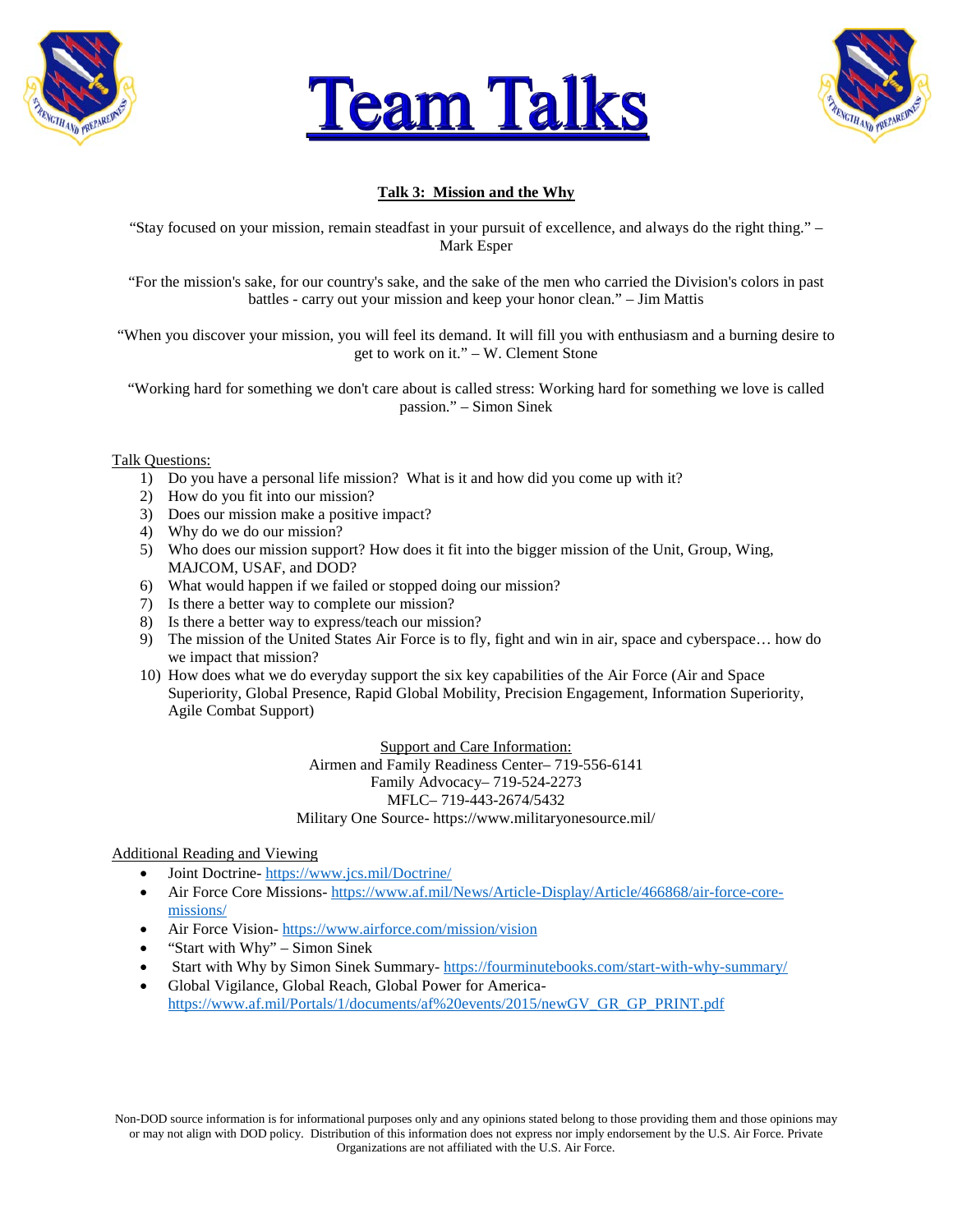





## **Talk 4: Camaraderie/Teamwork**

"If I miss anything about the sport, it's the camaraderie of old teammates." – Bo Jackson

"Teamwork requires some sacrifice up front; people who work as a team have to put the collective needs of the group ahead of their individual interests." – Patrick Lencioni

"When a team takes ownership of its problems, the problem gets solved. It is true on the battlefield, it is true in business, and it is true in life." – Jocko Willink

"Fit no stereotypes. Don't chase the latest management fads. The situation dictates which approach best accomplishes the team's mission." – Colin Powell

#### Talk Questions:

- 1) How many teams are you on and what teams do you lead?
- 2) What was your best team? What made it that way?
- 3) What makes a team a team versus just a group of people?
- 4) How connected do you feel to your team?
- 5) How can we improve our team?
- 6) What hurts our team and how can we stop/prevent it?
- 7) What motivates you and what motivates your team?
- 8) How do we welcome an individual to the team and how do we say goodbye? What can we do better or different?
- 9) How important is it that we operate as a team?
- 10) How should we motivate, train, correct, and award our team members?

Support and Care Information: Airmen and Family Readiness Center– 719-556-6141 Family Advocacy– 719-524-2273 MFLC– 719-443-2674/5432 Military One Source- https://www.militaryonesource.mil/

- 9 Super Effective Ways to Motivate Your Team- [https://www.inc.com/peter-economy/9-super-effective](https://www.inc.com/peter-economy/9-super-effective-ways-to-motivate-your-team.html)[ways-to-motivate-your-team.html](https://www.inc.com/peter-economy/9-super-effective-ways-to-motivate-your-team.html)
- How to motivate and inspire your team to achieve better results- [https://www.impraise.com/blog/how-to](https://www.impraise.com/blog/how-to-motivate-and-inspire-your-team-to-achieve-better-results)[motivate-and-inspire-your-team-to-achieve-better-results](https://www.impraise.com/blog/how-to-motivate-and-inspire-your-team-to-achieve-better-results)
- "Don't Fire Them, Fire Them Up: Motivate Yourself and Your Team" by Frank Pacetta
- "It's Your Ship: Management Techniques from the Best Damn Ship in the Navy" by Michael Abrashoff
- Captain Mike Abrashoff It's Your Ship interview Goldstein on Gelt <https://www.youtube.com/watch?v=kEkWgLLrgh0>
- Don't Fire Them, Fire Them Up- Joe Mischler, Senior Vice President Americas<https://vimeo.com/79264992>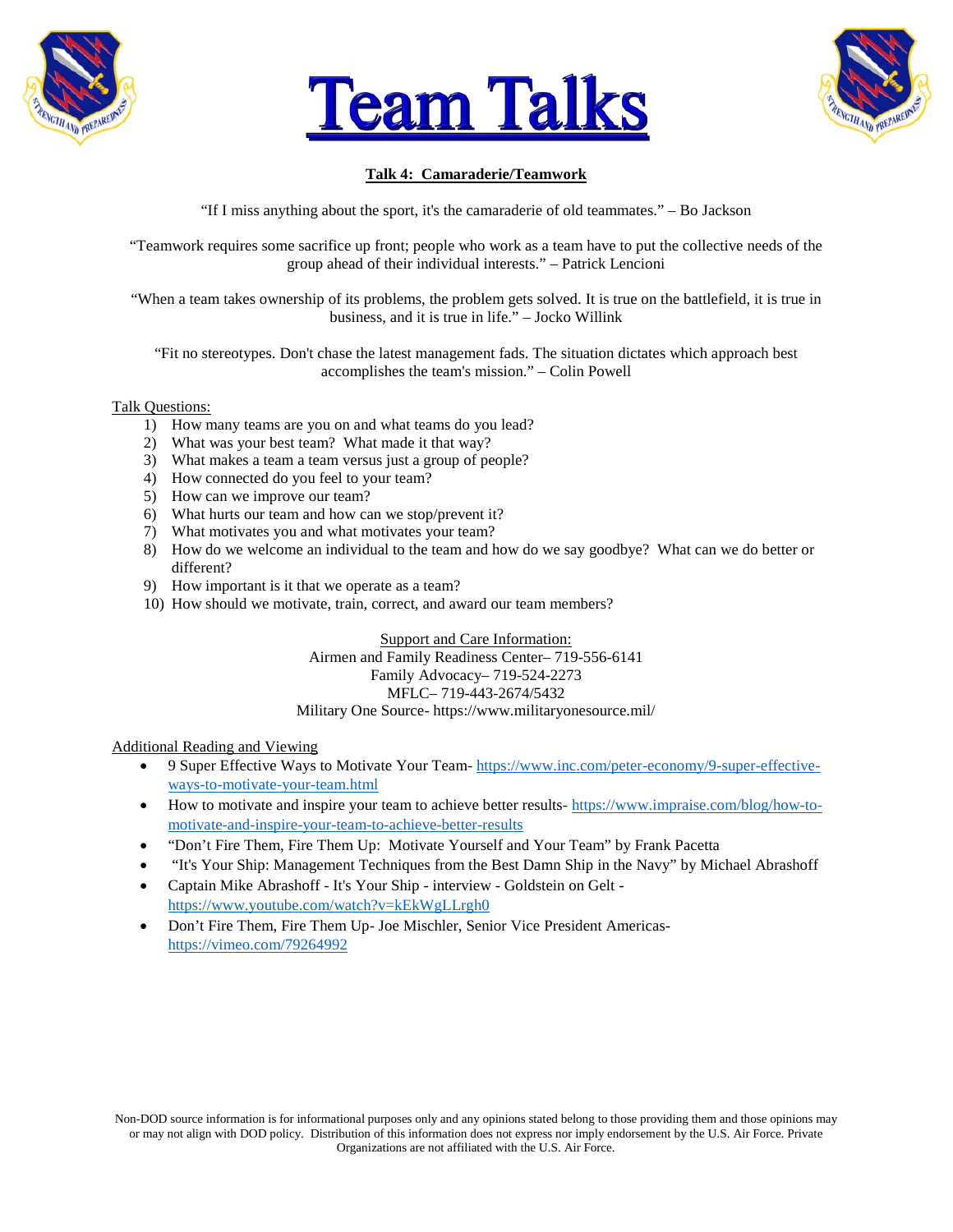





## **Talk 5: Improvement/Excellence in All We Do**

"The journey is never ending. There's always gonna be growth, improvement, adversity; you just gotta take it all in and do what's right, continue to grow, continue to live in the moment." – Antonio Brown

"Without continual growth and progress, such words as improvement, achievement, and success have no meaning." – Benjamin Franklin

"Goal setting is the most important aspect of all improvement and personal development plans. It is the key to all fulfillment and achievement." – Paul J. Meyer

"I'm a perfectionist, so I always feel there's room for improvement." – Ludacris

#### Talk Questions:

- 1) What improvement goals have you set and which goals have you achieved?
- 2) Why is it important to improve ourselves?
- 3) What does excellence in all we do mean to you? What does it mean to our team?
- 4) Why is it important to strive for excellence?
- 5) What areas are you excellent at? What areas is our team excellent at?
- 6) What should our team focus on to improve?
- 7) Is our team excelling in everything we are doing? Why or why not?
- 8) The phrase, "good enough for government work"... do we ever do things "good enough"? Why and when?
- 9) What is one thing you did this month that you are proud of?
- 10) What can we do to make you more successful and what can we do to make our team more successful?

Support and Care Information: Airmen and Family Readiness Center– 719-556-6141 Family Advocacy– 719-524-2273 MFLC– 719-443-2674/5432 Military One Source- https://www.militaryonesource.mil/

#### Additional Reading and Viewing

- The 7 Questions You Need To Ask Your Team Every Month by Alison Robins <https://www.officevibe.com/blog/questions-to-ask-your-team-every-month>
- How to Motivate Yourself: 3 Steps Backed By Science By Eric Barker [https://time.com/2933971/how-to](https://time.com/2933971/how-to-motivate-yourself-3-steps-backed-by-science/)[motivate-yourself-3-steps-backed-by-science/](https://time.com/2933971/how-to-motivate-yourself-3-steps-backed-by-science/)
- How To Motivate Yourself The secrets of creating lasting motivation to accomplish your goals. <https://www.youtube.com/watch?v=BPAMbZa64u8>
- The Power of Believing That You Can Improve[https://www.ted.com/talks/carol\\_dweck\\_the\\_power\\_of\\_believing\\_that\\_you\\_can\\_improve/discussion?referr](https://www.ted.com/talks/carol_dweck_the_power_of_believing_that_you_can_improve/discussion?referrer=playlist-the_10_most_popular_tedx_talks) [er=playlist-the\\_10\\_most\\_popular\\_tedx\\_talks](https://www.ted.com/talks/carol_dweck_the_power_of_believing_that_you_can_improve/discussion?referrer=playlist-the_10_most_popular_tedx_talks)
- Success is a Continuous Journey [https://www.ted.com/talks/richard\\_st\\_john\\_success\\_is\\_a\\_continuous\\_journey/discussion?utm\\_medium=on.](https://www.ted.com/talks/richard_st_john_success_is_a_continuous_journey/discussion?utm_medium=on.ted.com-android-share&utm_content=ted-androidapp&utm_campaign=&utm_source=direct-on.ted.com&awesm=on.ted.com_ttXK) [ted.com-android-share&utm\\_content=ted-androidapp&utm\\_campaign=&utm\\_source=direct](https://www.ted.com/talks/richard_st_john_success_is_a_continuous_journey/discussion?utm_medium=on.ted.com-android-share&utm_content=ted-androidapp&utm_campaign=&utm_source=direct-on.ted.com&awesm=on.ted.com_ttXK)[on.ted.com&awesm=on.ted.com\\_ttXK](https://www.ted.com/talks/richard_st_john_success_is_a_continuous_journey/discussion?utm_medium=on.ted.com-android-share&utm_content=ted-androidapp&utm_campaign=&utm_source=direct-on.ted.com&awesm=on.ted.com_ttXK)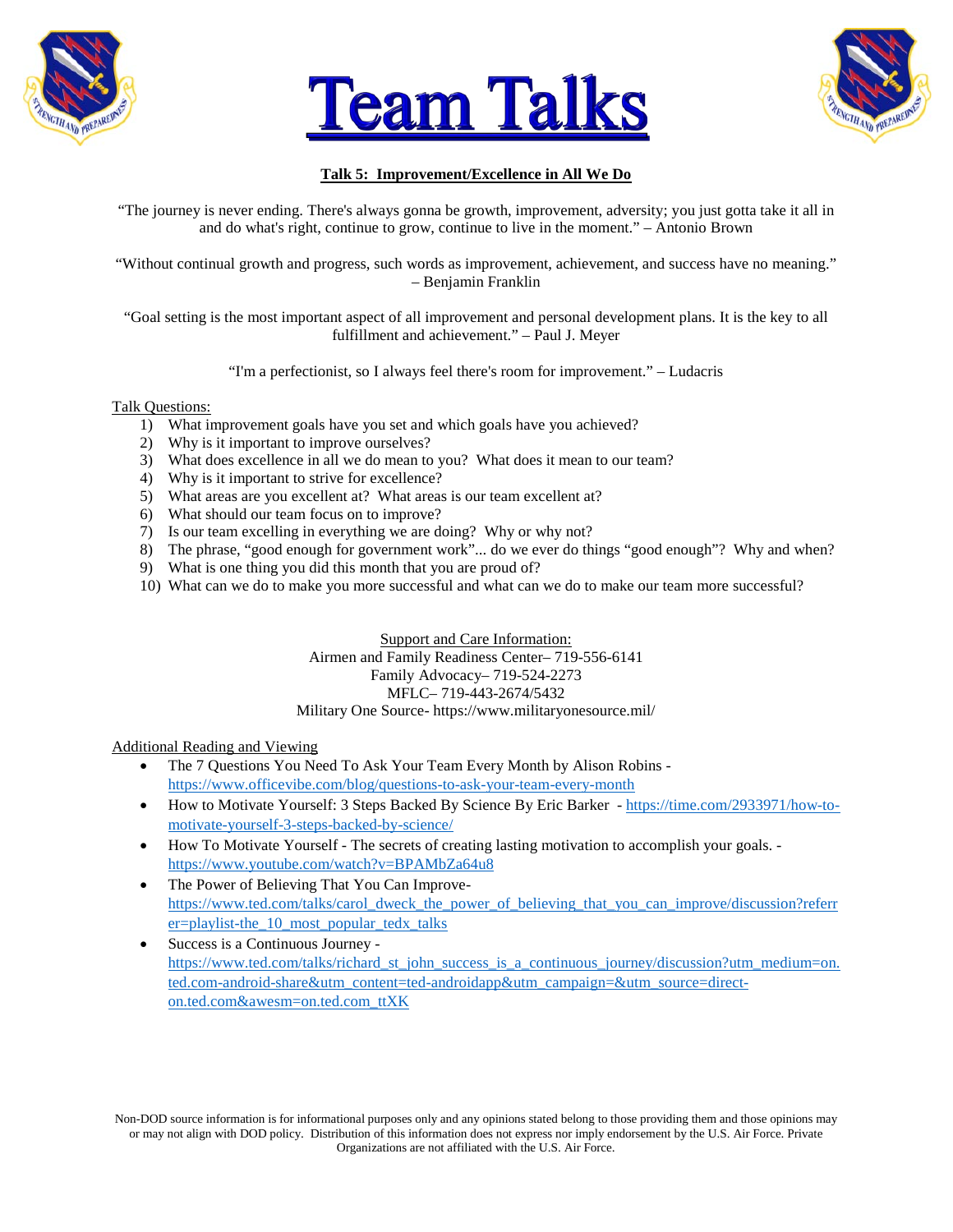





## **Talk 6: History of you, me, and the Air Force**

"A people without the knowledge of their past history, origin and culture is like a tree without roots." – Marcus Garvey

"Yesterday is history, tomorrow is a mystery, today is God's gift, that's why we call it the present." – Joan Rivers

"History, despite its wrenching pain, cannot be unlived, but if faced with courage, need not be lived again." - Maya Angelou

"Men make history and not the other way around. In periods where there is no leadership, society stands still. Progress occurs when courageous, skillful leaders seize the opportunity to change things for the better." – Harry S. Truman

Talk Questions:

- 1) What is your backstory? How and or why did you join the Air Force?
- 2) Where does your family come from? Do any one else in your family serve in the military?
- 3) What historical events of our world, nation, or Air Force have you been part of?
- 4) Where were you on 9-11?
- 5) What do you know about our Air Force History? What is your favorite part of our history?
- 6) What do you think future Airmen will say, think, and remember about us in 10, 20, 50, and 100 years from now?
- 7) What changes in the Air Force do you feel have been good and which ones were bad?
- 8) What do you want to be as your personal legacy? How and what will you be remembered for?
- 9) What is your favorite historical figure, lesson, or event?
- 10) The Air Force is known for its innovation, adaptability, and change… what is one thing you hope we will change and one things you hope we will never change?

Support and Care Information: Airmen and Family Readiness Center– 719-556-6141 Family Advocacy– 719-524-2273 MFLC– 719-443-2674/5432

Military One Source- https://www.militaryonesource.mil/

- Air Force History <https://www.airforce.com/mission/history>
- A Concise History of the US Air Force- [https://media.defense.gov/2016/Apr/11/2001513438/-1/-1/0/AFD-](https://media.defense.gov/2016/Apr/11/2001513438/-1/-1/0/AFD-160411-357-002.PDF)[160411-357-002.PDF](https://media.defense.gov/2016/Apr/11/2001513438/-1/-1/0/AFD-160411-357-002.PDF)
- U.S. Air Force: Our History In Numbers [https://www.youtube.com/watch?v=DAD67gS\\_Mn4](https://www.youtube.com/watch?v=DAD67gS_Mn4)
- The History of the World in 18 Minutes [https://www.ted.com/talks/david\\_christian\\_big\\_history?language=en](https://www.ted.com/talks/david_christian_big_history?language=en)
- Why Study History? [https://www.historians.org/about-aha-and-membership/aha-history-and](https://www.historians.org/about-aha-and-membership/aha-history-and-archives/historical-archives/why-study-history-(1998))[archives/historical-archives/why-study-history-\(1998\)](https://www.historians.org/about-aha-and-membership/aha-history-and-archives/historical-archives/why-study-history-(1998))
- Why is History Important? <https://www.snhu.edu/about-us/newsroom/2018/04/why-is-history-important>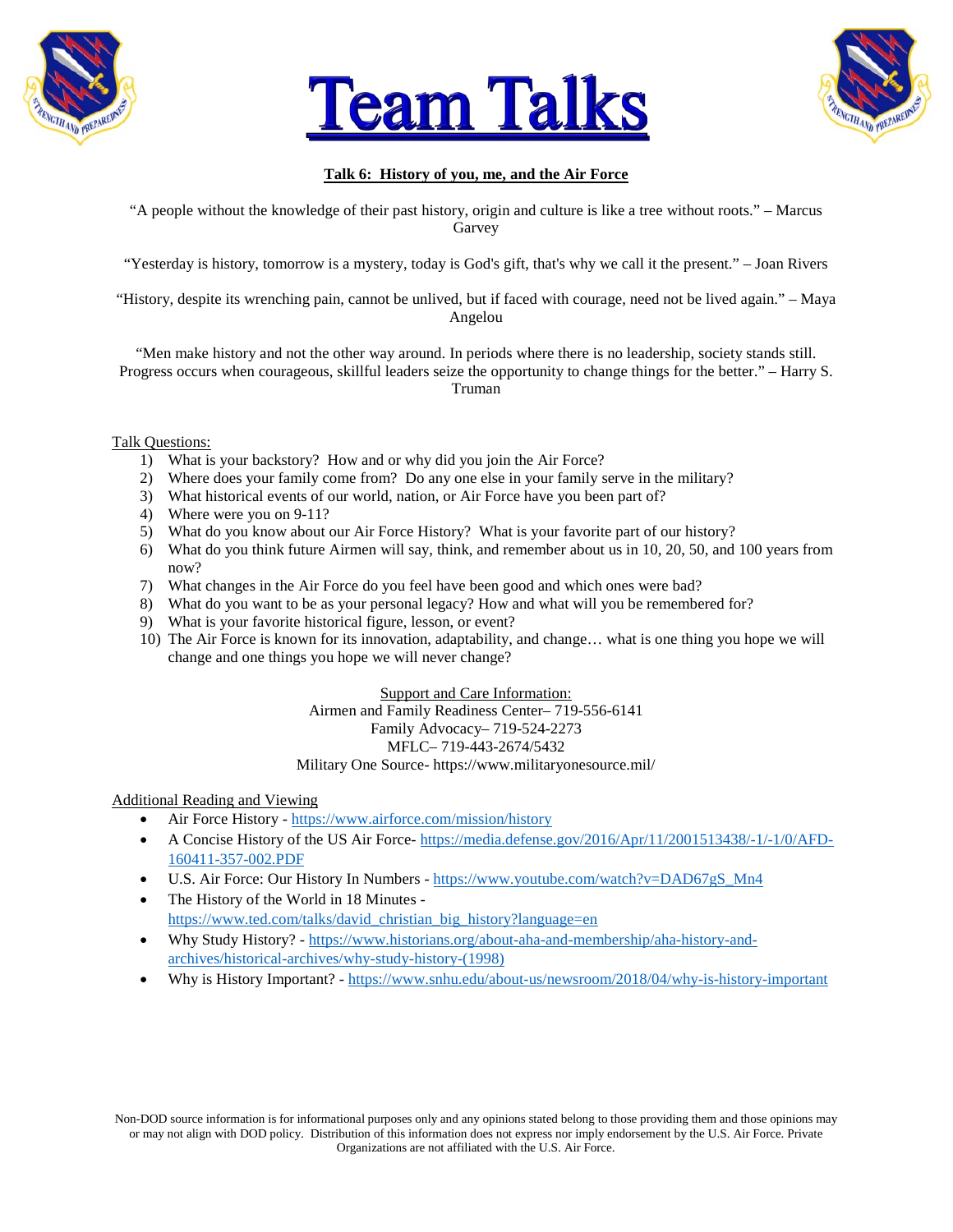





## **Talk 7: Work and life balance**

"Never get so busy making a living that you forget to make a life." —Dolly Parton

"You can't have everything you want, but you can have the things that really matter to you." —Marissa Mayer

"Work is a rubber ball. If you drop it, it will bounce back. The other four balls—family, health, friends, and integrity—are made of glass. If you drop one of these, it will be irrevocably scuffed, nicked, perhaps even shattered." —Gary Keller

"You can't truly be considered successful in your business life if your home life is in shambles." —Zig Ziglar,

"No one on his deathbed ever said, 'I wish I had spent more time at the office.'" — Paul Tsongas

"We think, mistakenly, that success is the result of the amount of time we put in at work, instead of the quality of time we put in." —Arianna Huffington

#### Talk Questions:

- 1) What is work life balance?
- 2) Why are the categories "work" and "life"? Can work be part of life and life part of work? Are they always separate and should they be?
- 3) How can we balance work and life? Do you have it balanced?
- 4) When is work more important than life and when is life more important that work?
- 5) Have you ever been out of balance? How did that happen and what did you do?
- 6) How do you know if you are out of balance?
- 7) Is it ever okay to be out of balance? Why or why not?
- 8) How important is work/life balance to you?
- 9) What roles do you fill in your "work" and what roles do you fill in your "life"?
- 10) How important is it that your supervisor/leader has a healthy work/life balance?

Support and Care Information: Airmen and Family Readiness Center– 719-556-6141 Family Advocacy– 719-524-2273 MFLC– 719-443-2674/5432 Military One Source- https://www.militaryonesource.mil/

#### Additional Reading and Viewing

- 6 Tips For Better Work-Life Balance [https://www.forbes.com/sites/deborahlee/2014/10/20/6-tips-for](https://www.forbes.com/sites/deborahlee/2014/10/20/6-tips-for-better-work-life-balance/#1f70cdda29ff)[better-work-life-balance/#1f70cdda29ff](https://www.forbes.com/sites/deborahlee/2014/10/20/6-tips-for-better-work-life-balance/#1f70cdda29ff)
- Work-Life Balance- <https://www.virginpulse.com/work-life-balance/>
- How to make work-life balance work[https://www.ted.com/talks/nigel\\_marsh\\_how\\_to\\_make\\_work\\_life\\_balance\\_work?language=en](https://www.ted.com/talks/nigel_marsh_how_to_make_work_life_balance_work?language=en)
- Work Life Balance <https://www.mhanational.org/work-life-balance>
- Work Life Balance <https://worklifebalance.com/work-life-balance-defined/>
- 5 Reasons To Kill The Work-Life Balance Myth [https://www.forbes.com/sites/meghanbiro/2016/02/12/5](https://www.forbes.com/sites/meghanbiro/2016/02/12/5-reasons-to-kill-the-work-life-balance-myth/#6c33fc4165cc) [reasons-to-kill-the-work-life-balance-myth/#6c33fc4165cc](https://www.forbes.com/sites/meghanbiro/2016/02/12/5-reasons-to-kill-the-work-life-balance-myth/#6c33fc4165cc)
- Work-Life Balance Is a Myth. Do This Instead [https://time.com/5601671/work-life-balance-advice-love](https://time.com/5601671/work-life-balance-advice-love-loathe/)[loathe/](https://time.com/5601671/work-life-balance-advice-love-loathe/)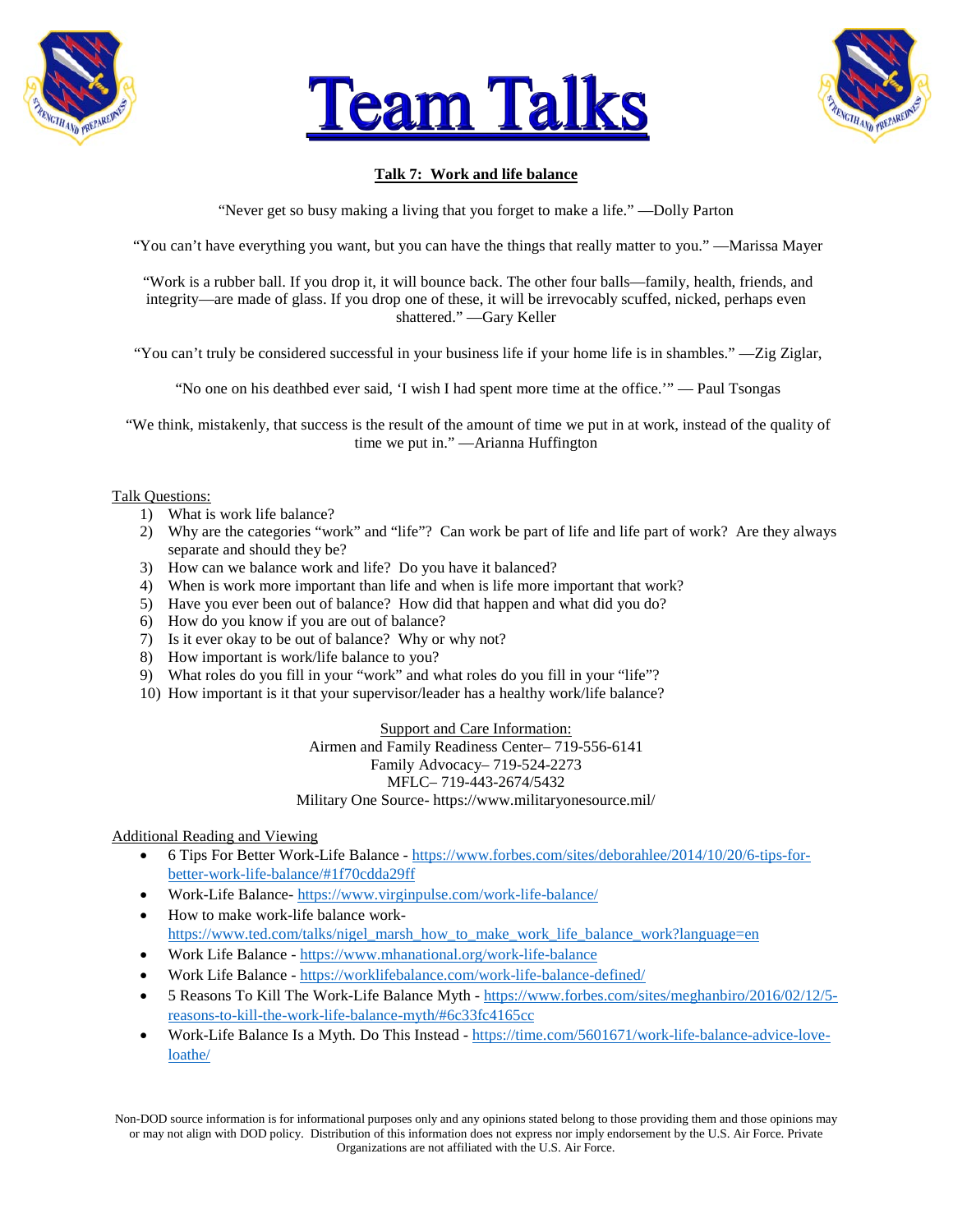





## **Talk 8: Professional and Personal Goals**

*"People often say that motivation doesn't last. Well, neither does bathing - that's why we recommend it daily." – Zig Ziglar*

*"If you want to be happy, set a goal that commands your thoughts, liberates your energy and inspires your hopes." —Andrew Carnegie*

*"All who have accomplished great things have had a great aim, have fixed their gaze on a goal which was high, one which sometimes seemed impossible." —Orison Swett Marden*

*"You have to set goals that are almost out of reach. If you set a goal that is attainable without much work or thought, you are stuck with something below your true talent and potential." —Steve Garvey*

#### Talk Questions:

- 1) What personal goals have you achieved in the past, how long did it take and how did you achieve them?
- 2) What professional goals have you achieved in the past, how long did it take and how did you achieve them?
- 3) What is the difference between a dream and a goal?
- 4) What personal goals do you have set for the future? What are you doing to achieve them?
- 5) What professional goals do you have set for the future? What are you doing to achieve them?
- 6) At what cost are you willing to achieve your goals?
- 7) What goals do we/should we have set for our team? What do we need to do to achieve them?
- 8) When or how do we fail at our team goals?
- 9) Have you ever failed at meeting a goal? Why? What happened and how did it make you feel?
- 10) Have you ever helped someone else achieve their goals? How? How did it make you feel?

Support and Care Information: Airmen and Family Readiness Center– 719-556-6141 Family Advocacy– 719-524-2273 MFLC– 719-443-2674/5432 Military One Source- https://www.militaryonesource.mil/

- Questions for goal setting- [https://www.thecoachingtoolscompany.com/products/21-questions-to](https://www.thecoachingtoolscompany.com/products/21-questions-to%20extraordinary-goal-setting/)  [extraordinary-goal-setting/](https://www.thecoachingtoolscompany.com/products/21-questions-to%20extraordinary-goal-setting/)
- 4 Tips for Setting Powerful Goals- <https://www.success.com/rohn-4-tips-for-setting-powerful-goals/>
- How Good Is Your Goal Setting?- <https://www.mindtools.com/pages/article/goal-setting-quiz.htm> • Instead of Setting Goals, Define Your Fears -
- [https://www.bing.com/videos/search?q=ted+talk+goal+setting&view=detail&mid=4B6267F39C30A76725](https://www.bing.com/videos/search?q=ted+talk+goal+setting&view=detail&mid=4B6267F39C30A767253F4B6267F39C30A767253F&FORM=VIRE) [3F4B6267F39C30A767253F&FORM=VIRE](https://www.bing.com/videos/search?q=ted+talk+goal+setting&view=detail&mid=4B6267F39C30A767253F4B6267F39C30A767253F&FORM=VIRE)
- Why the Secret to Success is Setting the Right Goals- <https://binged.it/30dKHab>
- Setting Goals that Matter- <https://www.youtube.com/watch?v=lkqOZgVLC88>
- Why Goals Alone Do Not Work and What's Missing<https://www.youtube.com/watch?v=8aCgvVDSCn0&spfreload=10>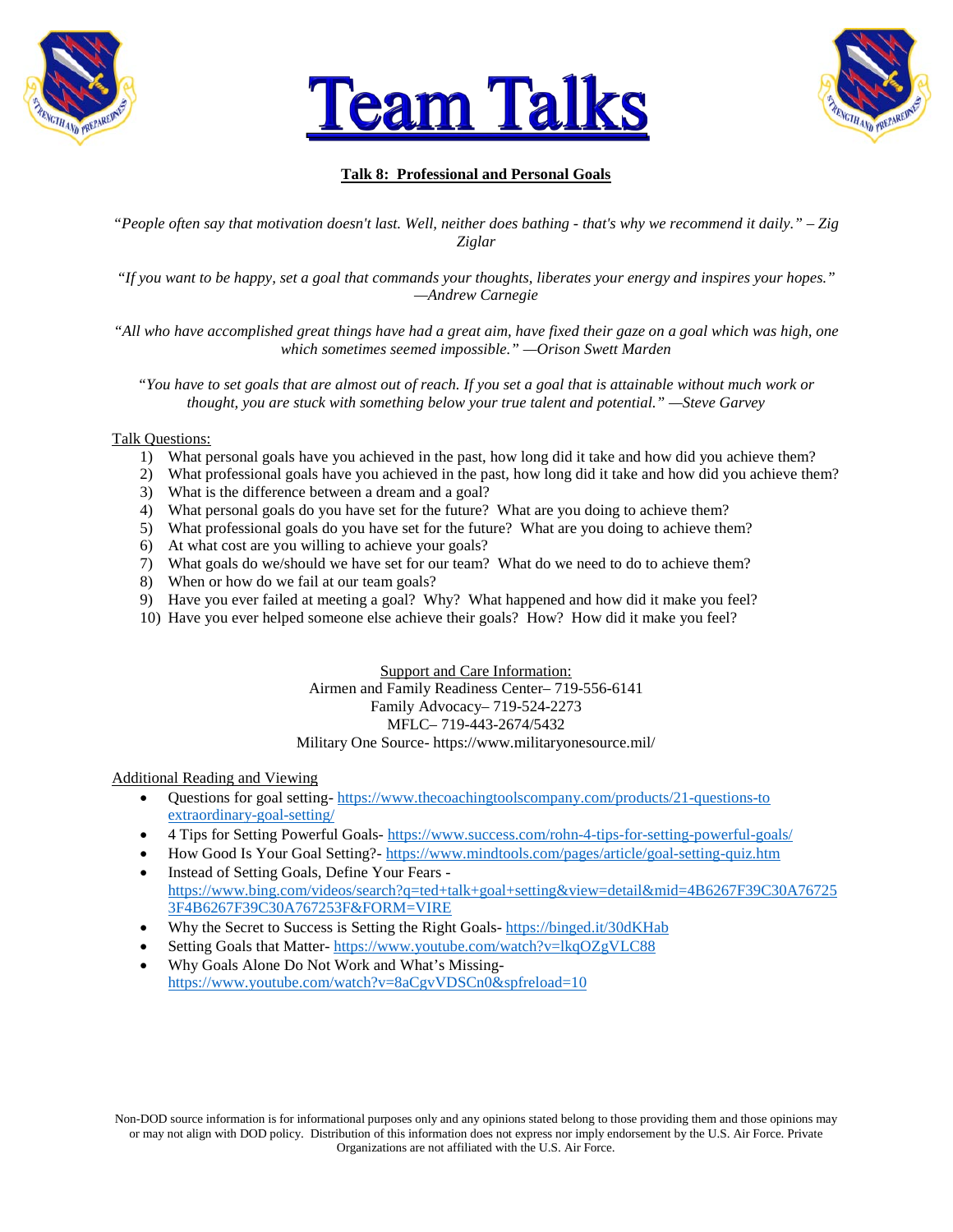





## **Talk 9: Respect, Differences, and Disagreement**

*"Attitude is a choice. Happiness is a choice. Optimism is a choice. Kindness is a choice. Giving is a choice. Respect is a choice. Whatever choice you make makes you. Choose wisely." ― Roy T. Bennett*

*How would your life be different if…You stopped making negative judgmental assumptions about people you encounter? Let today be the day…You look for the good in everyone you meet and respect their journey." ― Steve Maraboli*

> *"In case of dissension, never dare to judge till you've heard the other side." ― Euripides*

*"Disagreement is not necessarily a reason to head for Splitsville. In fact, a relationship without disagreement is probably too brittle to last. Some of the best human bonds are forged in the fire of disagreement." ― Jerry Spinelli*

## Talk Questions:

- 1) What does respect look like to you?
- 2) Should respect me earned or given? If earned, what has to be done to earn it?
- 3) Can you respect someone you disagree with? What if you disagree on a fundamental level?
- 4) Politics, sex, and religion are labeled as "taboo" topics to never be discussed in a professional/military environment… why do you think that is?
- 5) Have you ever had to have a conversation with someone who you 100% disagreed with? How did that turn out? Where you able to agree or agree to disagree?
- 6) Should we avoid disagreements and confit?
- 7) Do you address/approach disagreements and confit differently with your subordinate, peers and superiors?
- 8) What causes conflict? How do you work through it?
- 9) Is it better to address conflict at first sight or wait and see if you absolutely have to?
- 10) Is it better to allow subordinates and or peers to work through their conflict or to step in and address the issue? If you were to step in… how, when and why? If not, why not?
- 11) Do we have any conflicts/disagreements in our team? Do they negatively or positively impact our performance and connectedness?

# Support and Care Information:

Airmen and Family Readiness Center– 719-556-6141 Family Advocacy– 719-524-2273 MFLC– 719-443-2674/5432

Military One Source- https://www.militaryonesource.mil/

Additional Reading and Viewing

- 21 Ways You Can Earn The Respect Of Others [https://www.lifehack.org/articles/communication/21](https://www.lifehack.org/articles/communication/21-ways-you-can-earn-the-respect-others.html) [ways-you-can-earn-the-respect-others.html](https://www.lifehack.org/articles/communication/21-ways-you-can-earn-the-respect-others.html)
- Earning Respect [https://www.psychologytoday.com/us/blog/understand-other-people/201802/earning](https://www.psychologytoday.com/us/blog/understand-other-people/201802/earning-respect)[respect](https://www.psychologytoday.com/us/blog/understand-other-people/201802/earning-respect)
- Revolution of respect- [https://www.youtube.com/watch?v=t\\_6doliPsN4](https://www.youtube.com/watch?v=t_6doliPsN4)
- Dealing with Differences <https://waytolead.org/dealing-with-differences/>
- Exploring other perspectives <http://whatisyourworldview.com/learning/2015/9/9/dealing-with-differences>
- 15 Tips for Successful Disagreement at Work [https://www.thebalancecareers.com/my-15-best-tips-for](https://www.thebalancecareers.com/my-15-best-tips-for-successful-disagreement-1917874)[successful-disagreement-1917874](https://www.thebalancecareers.com/my-15-best-tips-for-successful-disagreement-1917874)
- How to Disagree With Your Coworkers Effectively [https://www.thebalancecareers.com/how-to-disagree](https://www.thebalancecareers.com/how-to-disagree-effectively-1917872)[effectively-1917872](https://www.thebalancecareers.com/how-to-disagree-effectively-1917872)
- Dare to Disagree [https://www.ted.com/talks/margaret\\_heffernan\\_dare\\_to\\_disagree?language=en](https://www.ted.com/talks/margaret_heffernan_dare_to_disagree?language=en)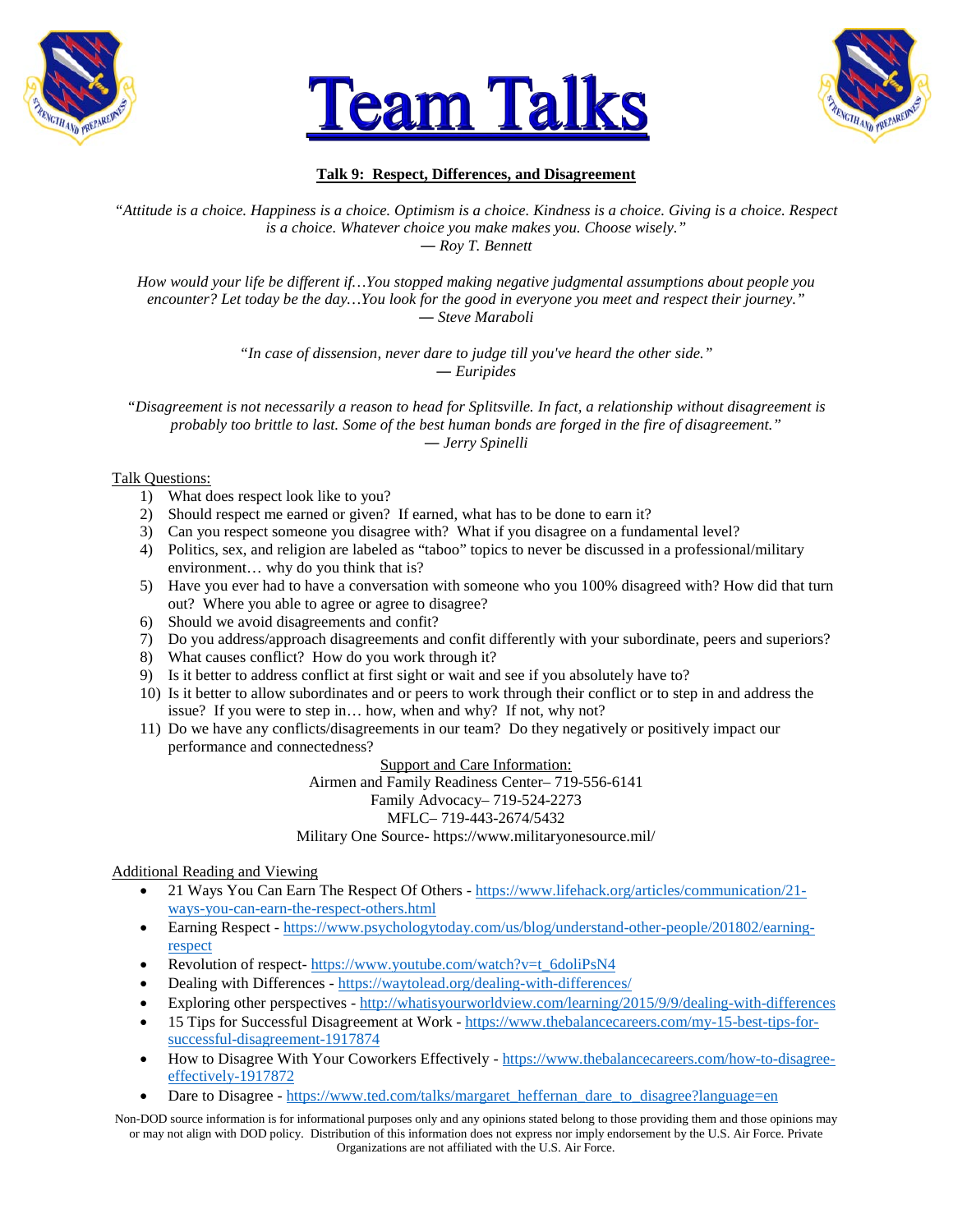





## **Talk 10: Communication**

*"Wise men speak because they have something to say; Fools because they have to say something" - Plato*

*"If you have an important point to make, don't try to be subtle or clever. Use a pile driver. Hit the point once. Then come back and hit it again. Then hit it a third time - a tremendous whack." - Winston Churchill*

*"You never know when a moment and a few sincere words can have an impact on a life" - Zig Ziglar*

*"The difference between the right word and the almost right word is the difference between lightning and a lightning bug" - Mark Twain*

#### Talk Questions:

1) Do you speak more than one language? If so, which languages and how did you learn?

- 2) What is your preferred communication process for learning, feedback, and conflict?
- 3) Have you ever miscommunicated with someone? What happened and where you able to make it right?
- 4) Do you know anyone that is a "great communicator"? What made them so great?

5) What are some positive and negative methods of communication you have seen in our section/unit?

- 6) Do you use social media to communicate? What platforms? With whom and how do you communicate?
- 7) Do you use/leave voicemails when calling someone? Do you prefer to call or text? Why?
- 8) Would you prefer to be given instructions/tasks via email or in person? Why?
- 9) Do you communicate differently with your family than you do with your coworkers or your friends?
- 10) What is more important… what is said or how it is said? Which is easier to misunderstand and which is harder to overcome?

Support and Care Information: Airmen and Family Readiness Center– 719-556-6141 Family Advocacy– 719-524-2273 Chaplain– 719-556-4442 MFLC– 719-443-2674/5432 Military One Source- https://www.militaryonesource.mil/

- Own your Behaviors, Master your Communications, Determine Your Successhttps://www.youtube.com/watch?v=4BZuWrdC-9Q
- How to Have a Good Conversation- https://www.youtube.com/watch?v=H6n3iNh4XLI
- How to Win Friends and Influence People by Dale Carnegie
- The Best Summary of How to Win Friends and Influence People- https://fs.blog/2012/07/how-to-win-friends-andinfluence-people/
- Reading Minds Through Body Language- https://www.youtube.com/watch?v=W3P3rT0j2gQ&spfreload=10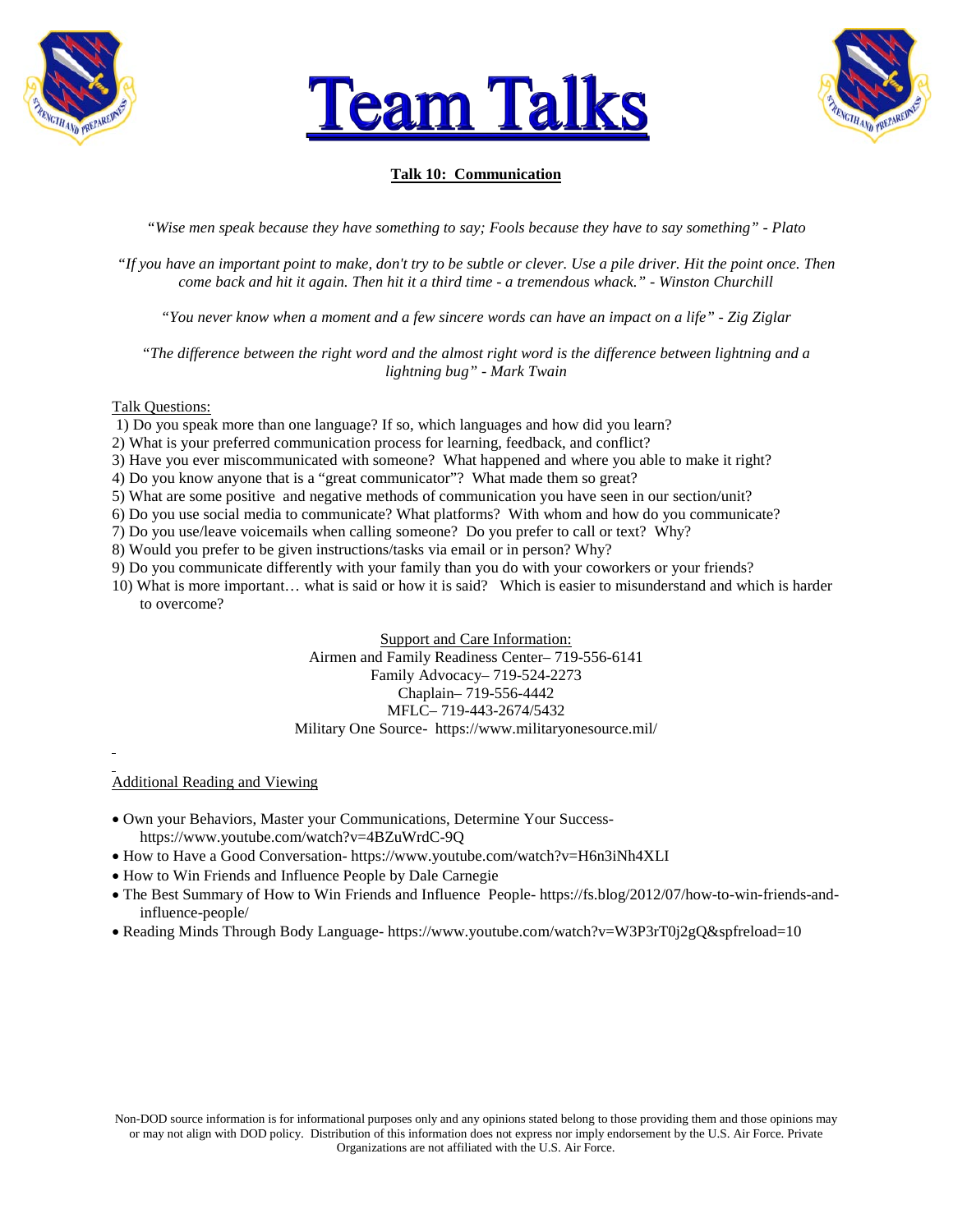





## **Talk 11: Money**

*"Too many people spend money they earned... to buy things they don't want... to impress people that they don't like." - Will Rogers*

*"A wise person should have money in their head, but not in their heart." - Jonathan Swift*

*"Money is only a tool. It will take you wherever you wish, but it will not replace you as the driver." -Ayn Rand*

*"You must gain control over your money or the lack of it will forever control you." - Dave Ramsey*

#### Talk Questions:

- 1) Do you have and follow a budget? If so, how did you come up with it and how is it going?
- 2) Are you currently saving for something? If so, what and how? When will you meet your goal?
- 3) How are you saving/investing for your future? TSP? ROTH IRA? Real-estate?
- 4) What is it considered bragging to talk about how much money we have but socially acceptable to show off the things we buy… things often bought with debt?
- 5) Do you have any debts? If so, what are you doing about them?
- 6) How does compounding interest work?
- 7) How did you learn to handle your money? Was financial education taught to you growing up and/or in school?
- 8) What smart and not-so-smart choices have you made with your money?
- 9) Do you have an emergency fund? Have you had to use it?
- 10) Where do you see yourself (personally, professionally, and financially) in the next 5, 10, 20, and 50 years?

Support and Care Information: Airmen and Family Readiness Center– 719-556-6141 Family Advocacy– 719-524-2273 Chaplain– 719-556-4442 MFLC– 719-443-2674/5432 Military One Source- https://www.militaryonesource.mil/

#### Additional Reading and Viewing

- How Compound Interest Works and How to Calculate It-[https://www.thebalance.com/compound-interest-](https://www.thebalance.com/compound-interest-4061154)[4061154](https://www.thebalance.com/compound-interest-4061154)
- AFPC Military Thrift Savings Plan [https://www.afpc.af.mil/Benefits-and-Entitlements/Thrift-Savings-](https://www.afpc.af.mil/Benefits-and-Entitlements/Thrift-Savings-Plan/)[Plan/](https://www.afpc.af.mil/Benefits-and-Entitlements/Thrift-Savings-Plan/)
- Thrift Savings Plan <https://www.tsp.gov/index.html>
- DFAS TSP for Civilian Employees <https://www.dfas.mil/civilianemployees/employeebenefits/TSP.html>
- Budgeting 101 <https://www.nerdwallet.com/blog/finance/how-to-build-a-budget/>
- Dave Ramsey- <https://www.daveramsey.com/>
- Rich Dad Poor Dad by Robert T. Kiyosaki, book summary- [https://www.samuelthomasdavies.com/book](https://www.samuelthomasdavies.com/book-summaries/business/rich-dad-poor-dad/)[summaries/business/rich-dad-poor-dad/](https://www.samuelthomasdavies.com/book-summaries/business/rich-dad-poor-dad/)
- The Richest Man in Babylon by George S. Clason book summary [https://jamesclear.com/book](https://jamesclear.com/book-summaries/the-richest-man-in-babylon)[summaries/the-richest-man-in-babylon](https://jamesclear.com/book-summaries/the-richest-man-in-babylon)
- Let's get honest about our money problems [https://www.ted.com/talks/tammy\\_lally\\_let\\_s\\_get\\_honest\\_about\\_our\\_money\\_problems?language=en](https://www.ted.com/talks/tammy_lally_let_s_get_honest_about_our_money_problems?language=en)
- Savings for tomorrow, tomorrow [https://www.ted.com/talks/shlomo\\_benartzi\\_saving\\_more\\_tomorrow?language=en](https://www.ted.com/talks/shlomo_benartzi_saving_more_tomorrow?language=en)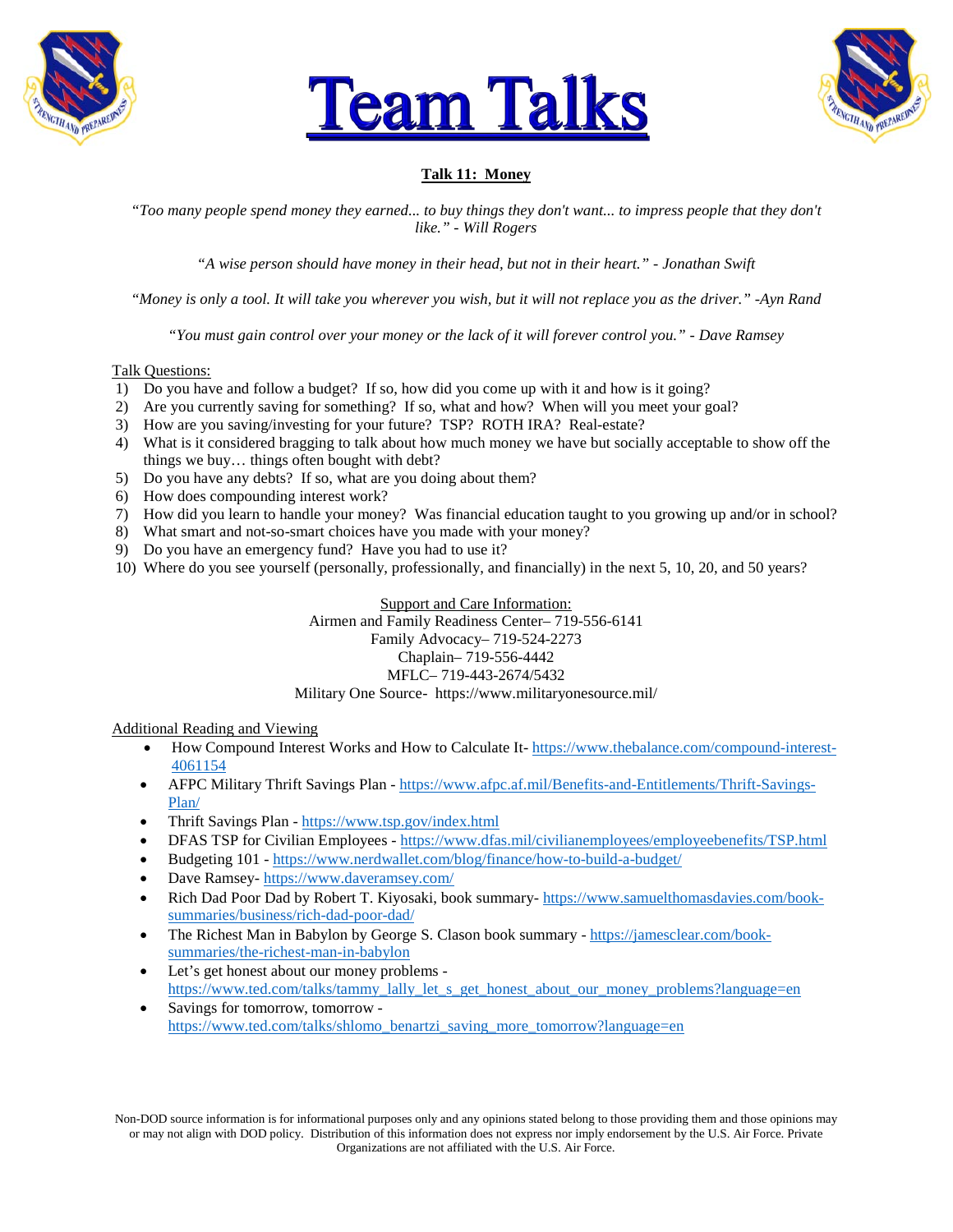





## **Talk 12: Education**

*"A person who won't read has no advantage over one who can't read". - Mark Twain*

*"Develop a passion for learning. If you do, you will never cease to grow." - Anthony J. D'Angelo*

*"An investment in knowledge pays the best interest." - Benjamin Franklin*

*"Education is the most powerful weapon which you can use to change the world." - Nelson Mandela*

#### Talk Questions:

- 1) What is your educational experience? Do you have a degree? CCAF?
- 2) What are your educational goals? When will you complete them?
- 3) Has perusing an education enhanced your life? If so, how?
- 4) Why is a college education important?
- 5) Is/was college/education important in your family? Do you have college graduates in your immediate family?
- 6) Did you join the Air Force for the educational benefits? If so, explain.
- 7) Where you a good student in high school? Has your high school experience impacted your current/future educational experiences?
- 8) Will you want your children to attend higher educations? If so, how will you prepare them and/or pay for it?
- 9) Have you or will you transfer your GI-Bill? Have you used your TA and/or AF COOL?
- 10) How has your education impacted the Air Force?

Support and Care Information: Airmen and Family Readiness Center– 719-556-6141 Family Advocacy– 719-524-2273 Chaplain– 719-556-4442 MFLC– 719-443-2674/5432 Military One Source- https://www.militaryonesource.mil/

- Why is Education So Important in Our Life? [https://edlab.tc.columbia.edu/blog/9886-Why-is-Education-](https://edlab.tc.columbia.edu/blog/9886-Why-is-Education-So-Important-in-Our-Life)[So-Important-in-Our-Life](https://edlab.tc.columbia.edu/blog/9886-Why-is-Education-So-Important-in-Our-Life)
- Air Force Education Benefits- <https://www.airforce.com/education>
- Khan Academy [www.khanacademy.org](http://www.khanacademy.org/)
- Air Force Virtual Education Center <https://afvec.us.af.mil/afvec/Home.aspx>
- In 'Never Too Late,' Finally, A Guide For Adults Going To College <https://www.npr.org/2018/12/23/678799694/in-never-too-late-finally-a-guide-for-adults-going-to-college>
- The Top 25 Schools for Adults Going Back To College [https://www.bestcollegereviews.org/best](https://www.bestcollegereviews.org/best-colleges-non-traditional-students/)[colleges-non-traditional-students/](https://www.bestcollegereviews.org/best-colleges-non-traditional-students/)